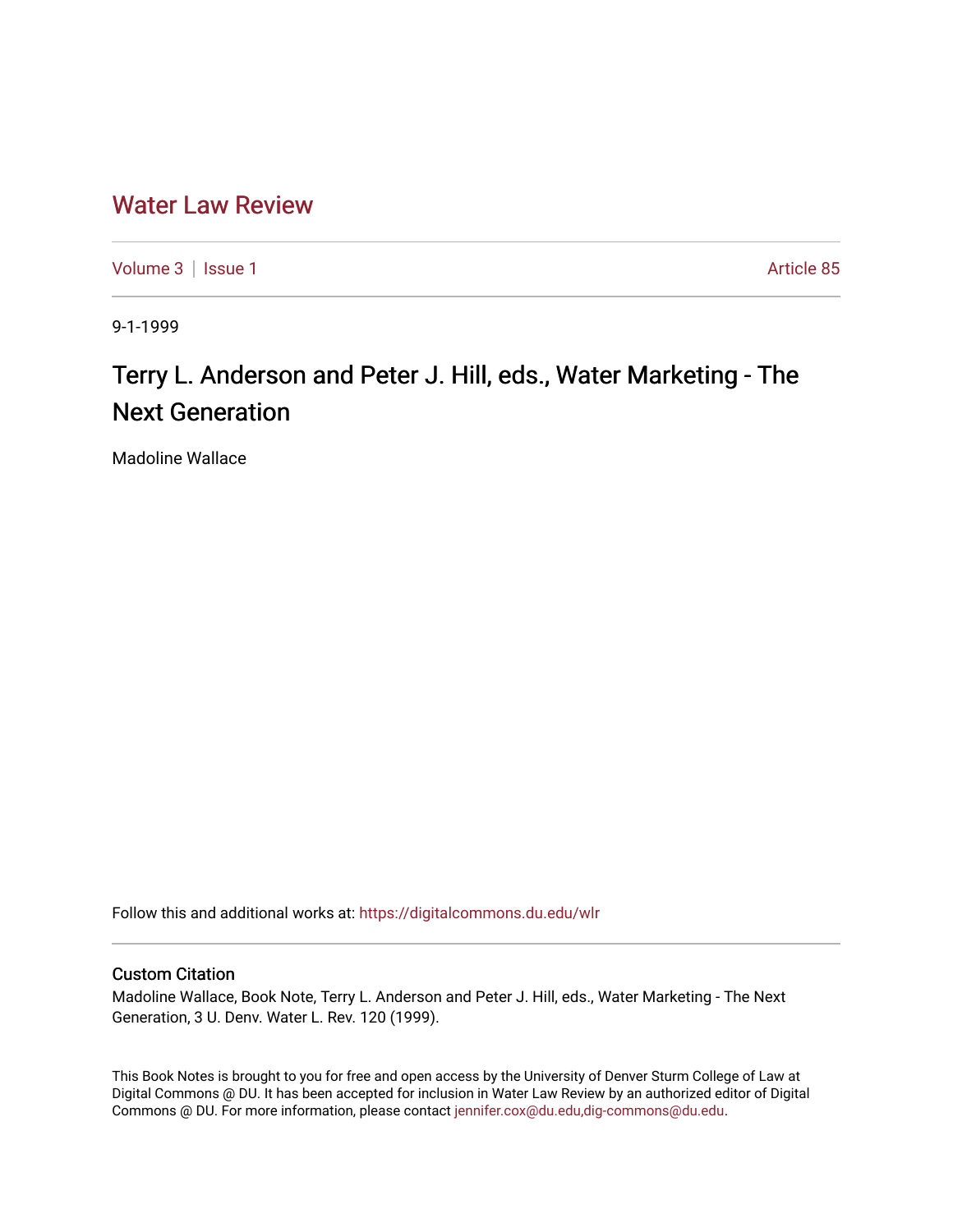Ellen Molloy, an author, paints a vivid image of the Colorado. Depicting human's insatiable hunger and the fragile ecosystem of the river, Ms. Molloy points out that "each year the Colorado Plateau menu diminishes, the diners grow more numerous and their appetite, ravenous." A solo-rafting journey down the river conjures many intimate thoughts for the writer. After almost losing the raft and her gear, Ms. Molloy reiterates what most forget, that the river is always in charge. The river humbles and forces us to look within ourselves.

The photographs in *Water, Earth, and Sky* are truly spectacular. They bring the essays to life and offer glimpses of the Colorado River that most would never be able to see. For this reason alone, the book is essential for any lover of not only the Colorado, but of all rivers. The Colorado River is not what is once was. To understand the changes and ways to lessen the damage, *Water, Earth, and Sky* offers a valued first step.

*Karina Serkin*

## TERRY L. ANDERSON AND PETER J. HILL, EDS., WATER MARKETING-**THE NEXT** GENERATION, Rowman **&** Littlefield Publishers, Inc, Blue Ridge Summit, Pennsylvania **(1997); 201pp; \$22.95;** ISBN **0- 8476-8398-2,** softcover.

**A** water market's ability to prevent water crises involves the interrelation between property rights and politics. This compilation of articles entitled *Water Marketing-The Next Generation* discusses law and policy alternatives that legislators can use to achieve efficient water use in future American water markets.

According to Barton H. Thompson, American water markets face obstacles emanating from two non-market paradigms that influence legal rules: ownership structures and societal expectations. The first paradigm represents the view of water as a public resource for all to share. The other represents water as a local resource for local regulation. In the article *Water Markets and the Problems of Shifting Paradigms,* Thompson discusses the two paradigms' negative effects on shifting from private to public water rights. Thompson focuses on institutional barriers, psychological barriers, and market advantages shaping America's future water policy.

The article, *Institutional Constraints on Transboundary Water Marketing,* examines problems presented by state, federal, and international laws. To be effective, American water policy must bridge both federal and international political boundaries to participate effectively in transboundary water markets. The author, James L. Huffman, also proposes solutions designed to overcome interstate water marketing obstacles.

To exemplify the institutional obstacles, *Interstate Marketing of Central Arizona Project Water: Law, Economics, and Politics* criticizes legal